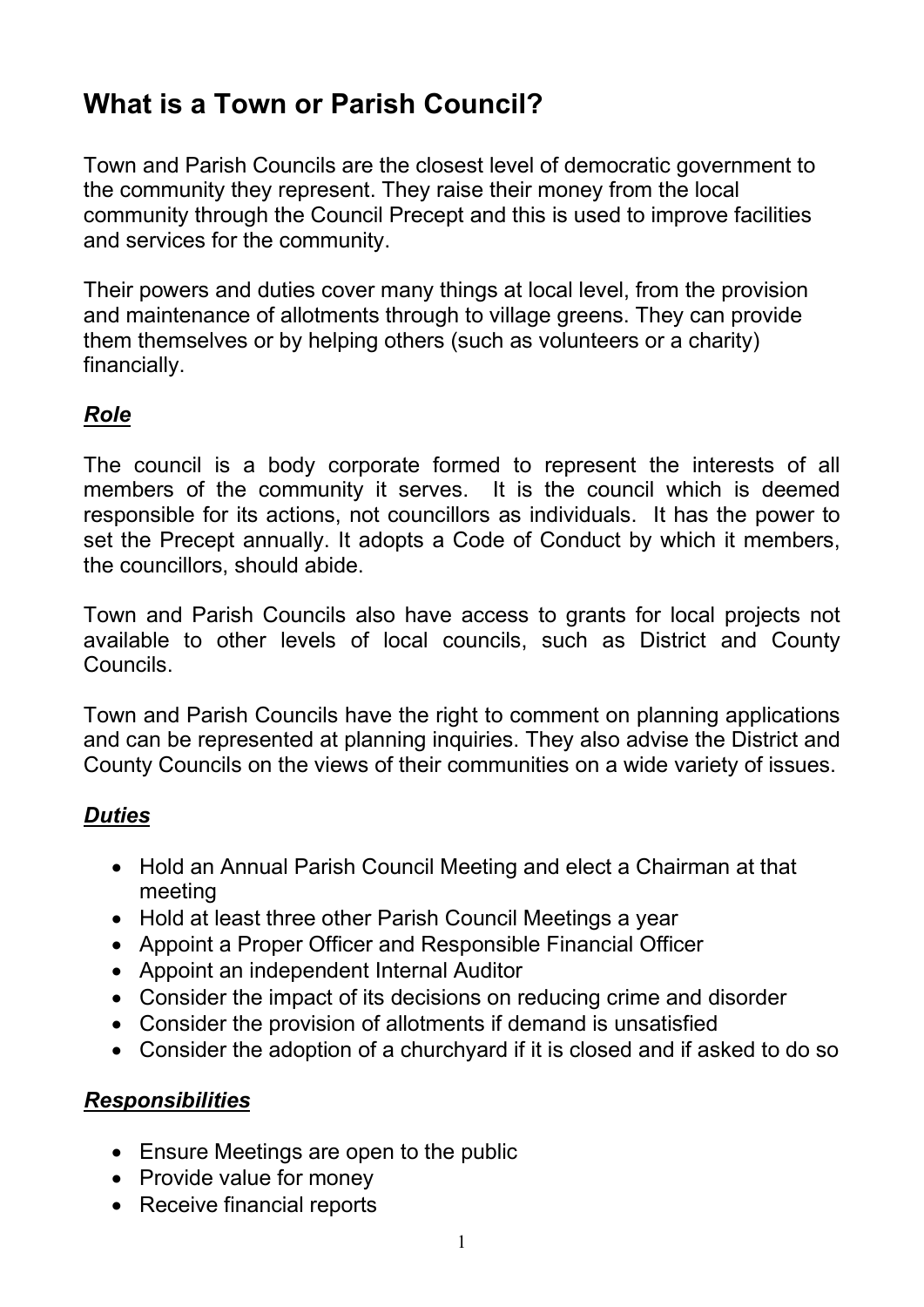- Review financial regulations
- Act as a responsible employer
- Consider and comment on planning applications
- If directed by First Secretary of State, be consulted by principal councils
- Veto applications to the magistrate's court for certain highway issues
- Can not lawfully make decisions on anything not specified on the agenda of a meeting

The following table is a useful guide to which level of council is responsible for which service or facility:

| <b>County Council</b><br>(or unitary authority) | <b>District Council</b><br>(or unitary authority) | <b>Parish Council</b>         |
|-------------------------------------------------|---------------------------------------------------|-------------------------------|
| Education                                       | <b>Collection of Council tax</b>                  | Allotments                    |
|                                                 | and rates                                         |                               |
| Fire                                            |                                                   | <b>Burial grounds</b>         |
|                                                 | <b>Environmental Health</b>                       |                               |
|                                                 |                                                   | <b>Bus shelters</b>           |
| Highways – maintenance,                         |                                                   |                               |
| traffic management and                          | Housing                                           | <b>Public benches</b>         |
| street lighting.                                |                                                   |                               |
|                                                 | <b>Bus shelters</b>                               |                               |
| <b>Bus shelters</b>                             |                                                   | <b>Public Rights of Way</b>   |
|                                                 | <b>Local Plans</b>                                | (footpaths across fields etc, |
| Libraries                                       |                                                   | not street footpaths)         |
|                                                 | Planning applications                             |                               |
| Recreation, Arts and                            |                                                   | <b>Markets</b>                |
| <b>Museums</b>                                  | <b>Public conveniences</b>                        |                               |
|                                                 |                                                   | Recreation                    |
| <b>Social Services</b>                          | Recreation, Arts, Museums,                        |                               |
|                                                 | Tourism                                           | Arts and Museums              |
| <b>Strategic Planning</b>                       |                                                   |                               |
|                                                 | Minor Roads, footpaths, car                       | Village Halls and village     |
| <b>Trading Standards</b>                        | parks                                             | greens                        |
|                                                 |                                                   |                               |
| Transport                                       | <b>Waste Collection and</b>                       | War memorials                 |
|                                                 | recycling                                         |                               |
| <b>Waste Disposal</b>                           |                                                   |                               |

### *The Law*

Different Acts of Parliament give councils powers that may be exercised if they so chose. However, it is important to note that a local council is empowered only to exercise its statutory powers. Any body which acts beyond its legal powers is said to be *ultra vires* and local councils can be restrained by the courts if they act *ultra vires*.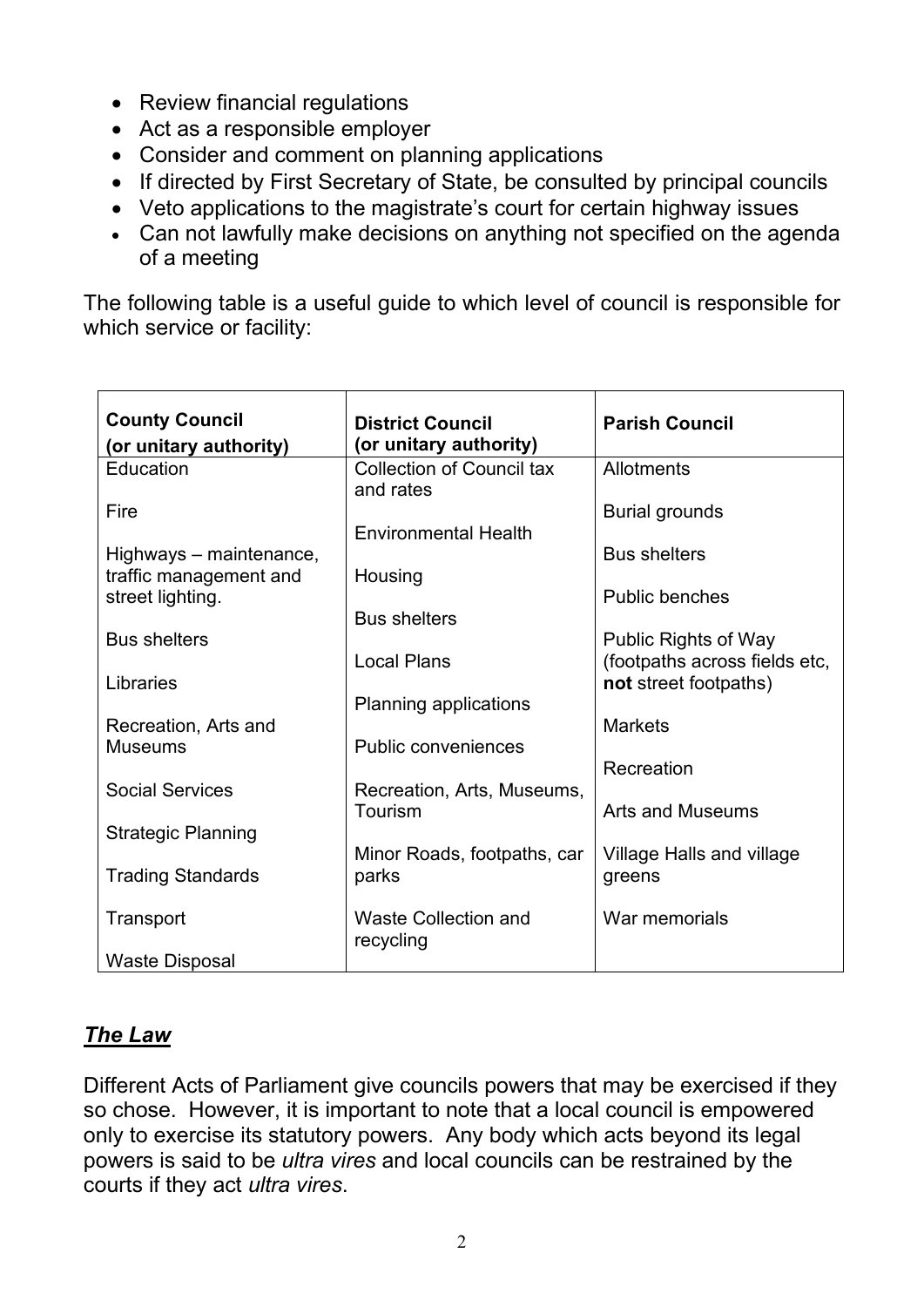# **What do Town and Parish Councillors do?**

## *Role*

A Town or Parish Councillor is there to represent and listen to their local communities and take decisions on their behalf. They are expected to:

- respond to the needs and views of the local community
- attend the meetings of the town/parish council
- accept the majority view of the council
- act as part of a team
- act within the law
- sign a declaration of acceptance of office
- give a written undertaking to abide by the Code of Conduct adopted by the council

### *Responsibilities*

- If unable to attend meetings to send the reason for absence *(Failure to attend for 6 consecutive months will lead to disqualification, unless the reason for absence is accepted by the council)*
- Complete a Register of Interests
- During council meetings declare personal interests and if interest is deemed prejudicial remove oneself from the meeting for that item
- Maintain proper standards of behaviour as an elected representative of the local community
- Listen to the local electorate and then represent their views
- Act in the public interest
- Be informed on matters to be discussed at meetings
- Engage in constructive debate, take part in the meetings, and vote on proposals
- Ensure that the local council is properly managed

## **What does a Parish Clerk do?**

### *Role*

A Parish Council must employ a Proper Officer, usually the Clerk, to carry out its functions and to implement decisions made by the Council. *(Local Government Act 1972 para 112(1))* 

That person can also be the Responsible Financial Officer.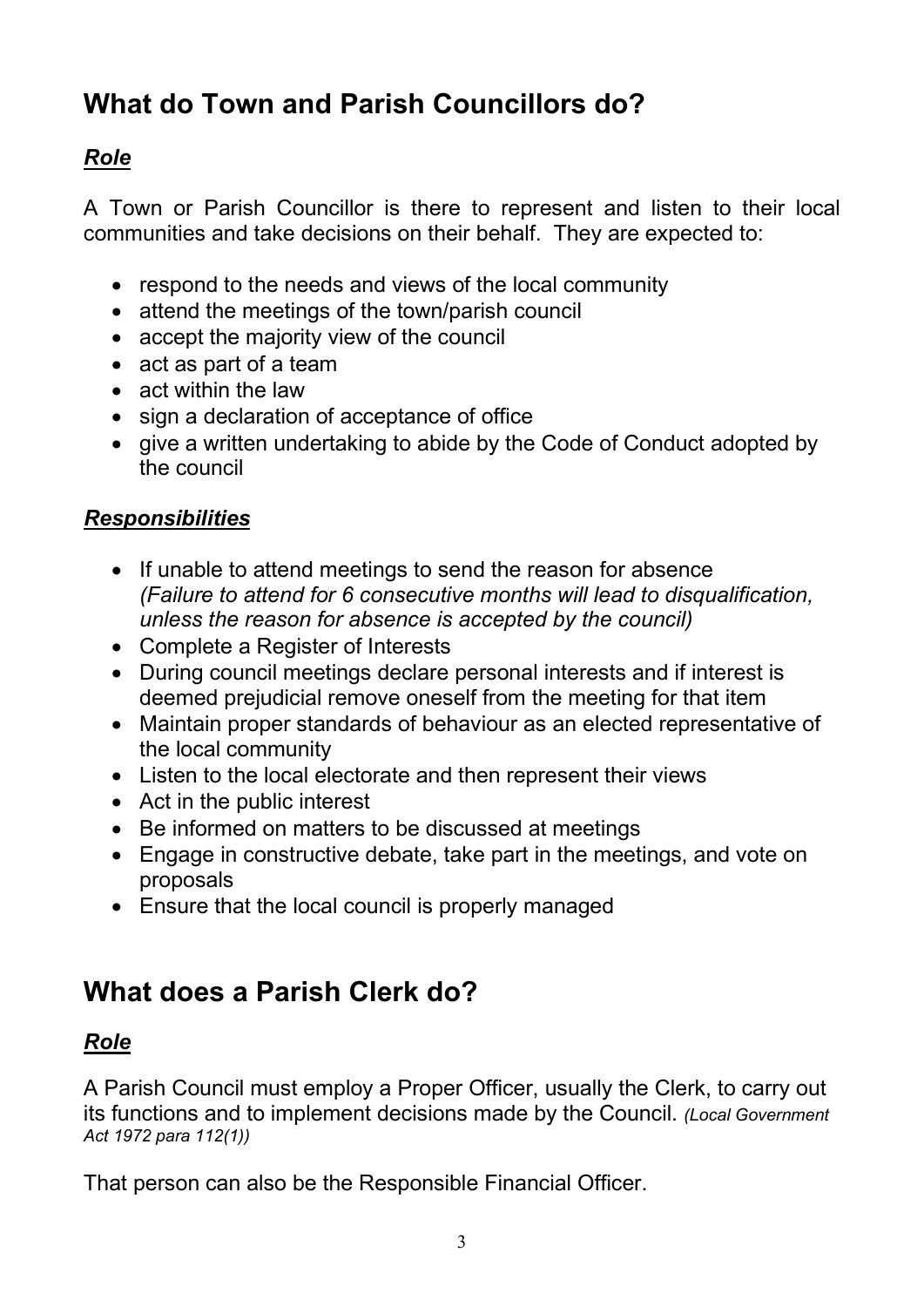### *Duties*

- To receive declarations of acceptance of office
- To record declarations of interest at meetings
- To receive and retain plans and documents
- To sign notices or other documents on behalf of the Council
- To certify copies of bylaws made by the Council
- To issue a signed summons to members to attend Council meetings
- To take accurate minutes of Council meetings *(Local Government Act 1972 sch.12 para. 41)*
- To assist members in matters of fact and law

### *Responsibilities*

- Ensure the Council acts within the law and Code of Conduct is followed
- Ensures documents/information are available for meetings
- Ensure meeting remains quorate
- Carry out decisions of the Council
- Carry out administrative functions of the Council
- Arrange appropriate insurance cover
- Receive goods
- Pay invoices
- Carry out risk assessments
- Ensure Health and Safety procedure are followed
- Manage Council resources
- Have delegated powers in emergencies